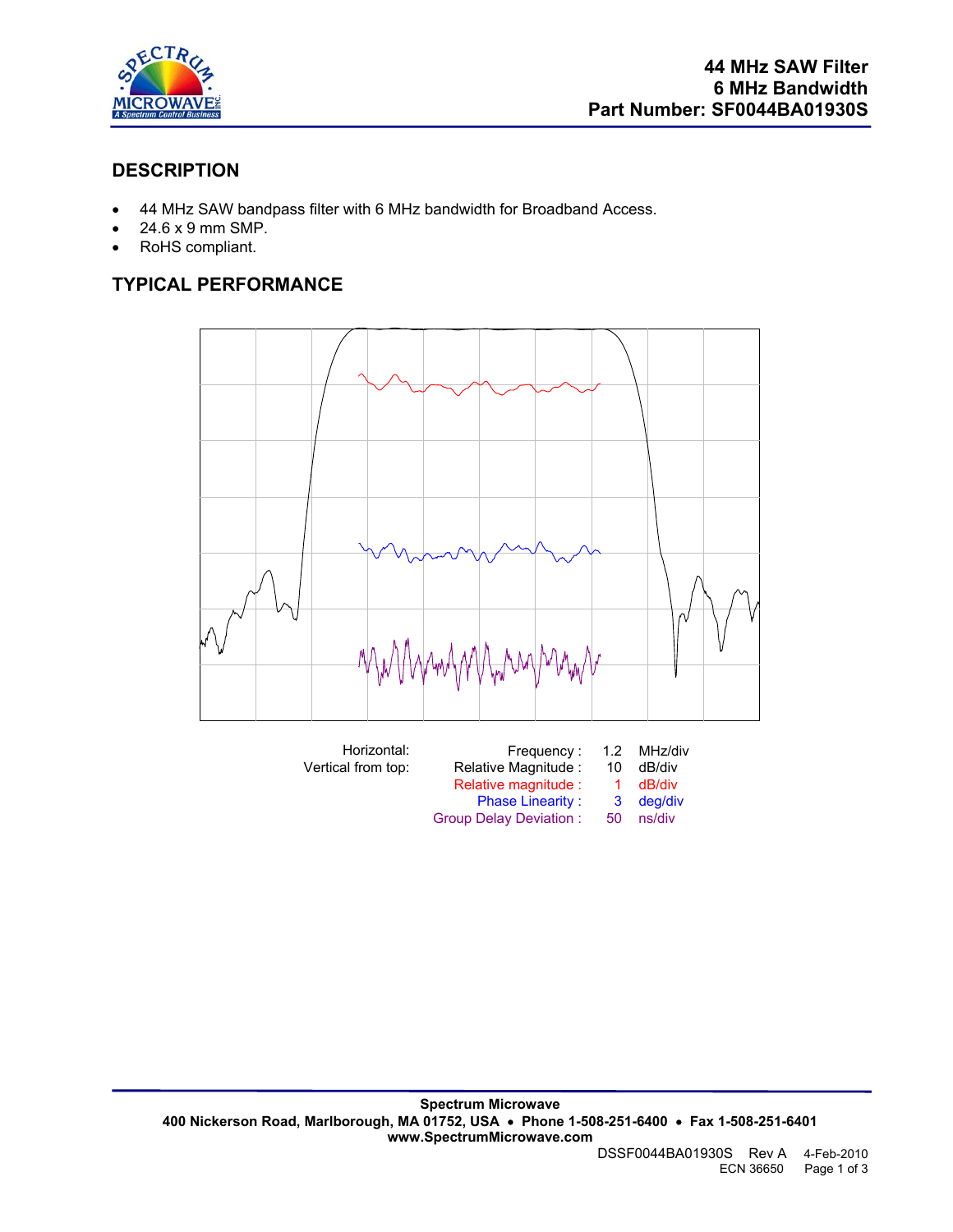

#### **SPECIFICATION**

| Parameter                                | Min  | <b>Typ</b>          | <b>Max</b> | <b>Units</b> |
|------------------------------------------|------|---------------------|------------|--------------|
| Center Frequency (Fc) <sup>1</sup>       | 43.8 | 44.0                | 44.2       | <b>MHz</b>   |
| Insertion Loss <sup>2</sup>              |      | 21.5                | 23         | dB           |
| 1 dB Bandwidth                           | 5.50 | 5.70                |            | <b>MHz</b>   |
| 3 dB Bandwidth                           | 6.00 | 6.10                |            | <b>MHz</b>   |
| 38 dB Bandwidth                          |      | 7.60                | 8.00       | <b>MHz</b>   |
| Passband Amplitude Ripple <sup>3</sup>   |      | 0.4                 | 0.6        | $dB$ p-p     |
| Passband Phase Ripple <sup>3</sup>       |      | 1.5                 | 3          | deg p-p      |
| Passband Group Delay Ripple <sup>3</sup> |      | 50                  | 80         | ns p-p       |
| Rejection (10 to 39 MHz)                 | 40   | 45                  |            | dB           |
| Rejection (49 to 80 MHz)                 | 40   | 45                  |            | dB           |
| <b>Absolute Delay</b>                    |      | 2.00                |            | μs           |
| <b>Ambient Temperature</b>               |      | 25                  |            | °C           |
| Source / Load Impedance                  |      | 50                  |            | Ω            |
| Temperature Coefficient of Frequency     |      | $-72$               |            | ppm/ °C      |
| Substrate Material                       |      | 128 Lithium Niobate |            |              |

Notes: 1. Defined as the average of the lower and upper 3 dB frequencies.

2. Value at 44 MHz.

3. Measured over Fc +/- 2.59 MHz.

4. Specifications are guaranteed over the operating temperature range.

#### **MAXIMUM RATINGS**

| <b>ZParameter</b>                  | Min. | Max |        |
|------------------------------------|------|-----|--------|
| Storage Temperature Range          | -40  | 85  | $\sim$ |
| <b>Operating Temperature Range</b> | 20   |     | $\sim$ |
| Input Power Level                  |      |     | dBm    |

### **MATCHING CIRCUIT**

|                                      | 10 | 5 |                                       |
|--------------------------------------|----|---|---------------------------------------|
| Input<br>50 $\Omega$<br>Single-ended |    |   | Output<br>50 $\Omega$<br>Single-ended |
|                                      |    | 6 |                                       |
| <b>GND</b>                           |    |   | <b>GND</b>                            |

Note: External matching components are not required.